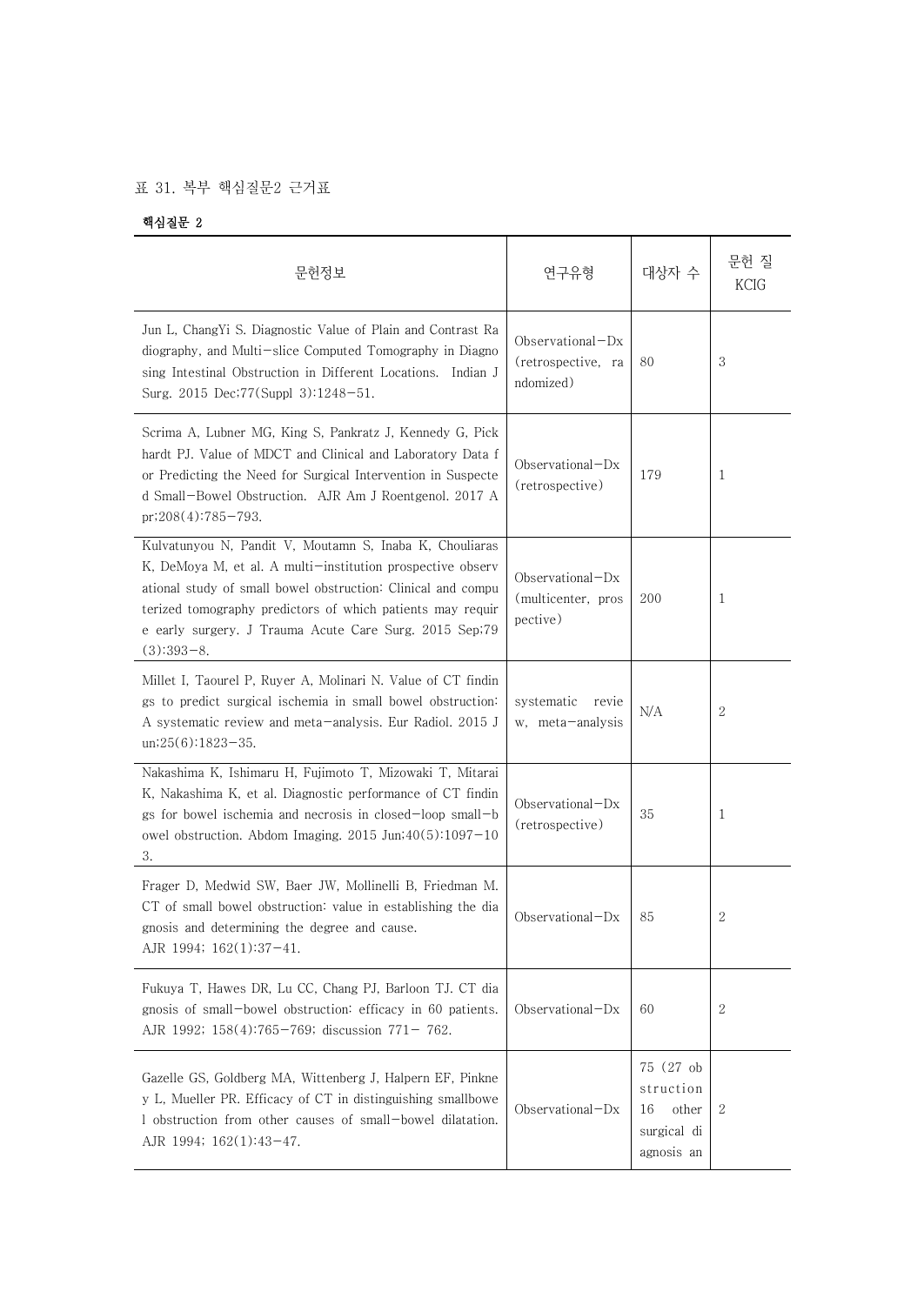|                                                                                                                                                                                                                             |                     | d 32 no s<br>urgery)                                                                                  |              |
|-----------------------------------------------------------------------------------------------------------------------------------------------------------------------------------------------------------------------------|---------------------|-------------------------------------------------------------------------------------------------------|--------------|
| Megibow AJ, Balthazar EJ, Cho KC, Medwid SW, Birnbaum<br>BA, Noz ME. Bowel obstruction: evaluation with CT. Radiol<br>ogy 1991; 180(2):313-318.                                                                             | $Observational-Dx$  | 84 (61 int)<br>estinal obs<br>truction)                                                               | 2            |
| Donckier V, Closset J, Van Gansbeke D, et al. Contribution<br>of computed tomography to decision making in the managem<br>ent of adhesive small bowel obstruction. Br J Surg 1998; 85<br>$(8)$ :1071-1074                   | $Observational-Dx$  | 54                                                                                                    | $\mathbf{2}$ |
| Frager D, Baer JW, Medwid SW, Rothpearl A, Bossart P. De<br>tection of intestinal ischemia in patients with acute small-b<br>owel obstruction due to adhesions or hernia: efficacy of CT.<br>AJR 1996; $166(1):67-71$ .     | Observational $-Dx$ | 60                                                                                                    | 2            |
| Ha HK, Kim JS, Lee MS, et al. Differentiation of simple and<br>strangulated small-bowel obstructions: usefulness of known<br>CT criteria. Radiology 1997; 204(2):507-512.                                                   | Observational $-Dx$ | 84                                                                                                    | 2            |
| Zalcman M, Sy M, Donckier V, Closset J, Gansbeke DV. Hel<br>ical CT signs in the diagnosis of intestinal ischemia in small<br>bowel obstruction. AJR 2000; 175(6):1601-1607.                                                | $Observational-Dx$  | 144 exam<br>s in 142 p<br>atients                                                                     | 2            |
| Boudiaf M, Jaff A, Soyer P, Bouhnik Y, Hamzi L, Rymer R.<br>Small-bowel diseases: prospective evaluation of multi-dete<br>ctor row helical CT enteroclysis in 107 consecutive patient<br>s. Radiology 2004; 233(2):338-344. | Observational $-Dx$ | 107                                                                                                   | $\sqrt{2}$   |
| Engin G. Computed tomography enteroclysis in the diagnosi<br>s of intestinal diseases. J Comput Assist Tomogr 2008; 32<br>$(1):9-16.$                                                                                       | $Review/Other-Dx$   | N/A                                                                                                   | 2            |
| Kohli MD, Maglinte DD. CT enteroclysis in incomplete small<br>bowel obstruction. Abdom Imaging 2009; $34(3):321-327$ .                                                                                                      | Review/Other-Dx     | N/A                                                                                                   | $\sqrt{2}$   |
| Brown S, Applegate KE, Sandrasegaran K, et al. Fluoroscopi<br>c and CT enteroclysis in children: initial experience, technic<br>al feasibility, and utility. Pediatr Radiol 2008; $38(5):497-5$<br>10.                      | Observational-Dx    | 112 FE<br>and 72 CT<br>enteroclys<br>$\mathbf{i}$<br>studies<br>S<br>performed<br>in 175 chil<br>dren | $\mathbf{2}$ |
| Suri S, Gupta S, Sudhakar PJ, Venkataramu NK, Sood B, Wi<br>g JD. Comparative evaluation of plain films, ultrasound and<br>CT in the diagnosis of intestinal obstruction. Acta Radiol 19<br>99; 40(4):422-428.              | $Observational-Dx$  | 32                                                                                                    | 2            |